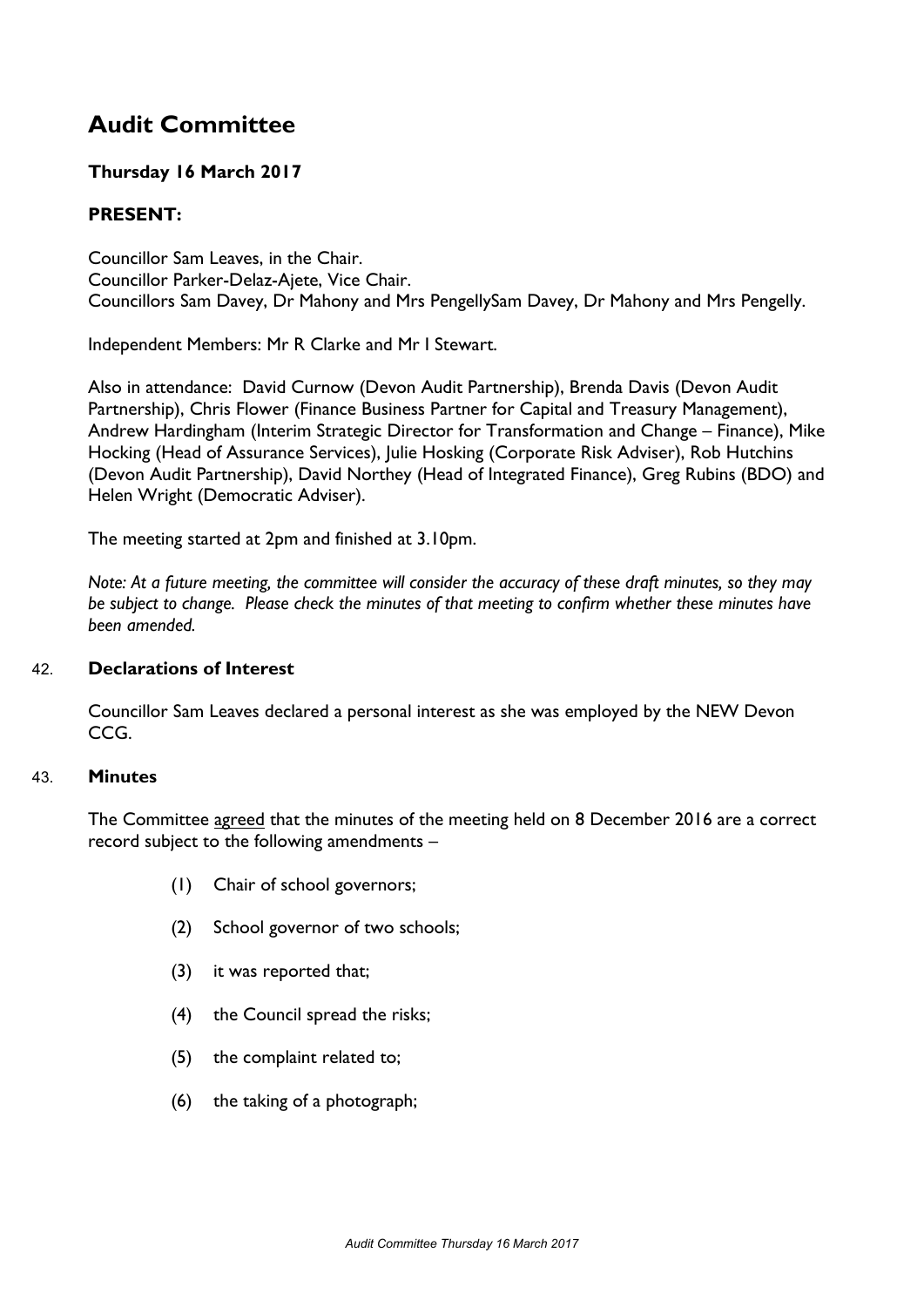## 44. **Chair's Urgent Business**

With the permission of the Chair, Rob Hutchins (Devon Audit Partnership) advised that Torridge District Council had expressed an interest in becoming a full partner in the Devon Audit Partnership, together with Plymouth City Council, Devon County Council and Torbay Council. He confirmed that the decision to admit a new partner would need approval from the Devon Audit Partnership Committee and therefore approval would not be required by this Audit Committee.

(In accordance with Section 100(B)(4)(b) of the Local Government Act, 1972, the Chair brought forward the above item for urgent consideration because of the need to inform Committee Members).

#### 45. **Treasury Management Practices, Principles and Schedules 2017/18**

Chris Flower (Finance Business Partner for Capital and Treasury Management) presented the Treasury Management Practices, Principles and Schedules 2017/18 report.

It was a requirement of the adopted CIPFA Code of Practices on Treasury Management that practices, principles and schedules were in place to ensure the Council's policy was adhered to and that working practices and controls were in place to meet the approved strategy.

The main areas of questioning related to  $-$ 

- (a) a number of inconsistencies within the report (the use of capital letters);
- (b) whether the report should be amended to read approve by the Audit Committee;
- (c) the Council's exposure to risk relating to the cyber security of its on-line services;
- (d) the terminology used within the report relating to money laundering.

Andrew Hardingham (Interim Strategic Director for Transformation and Change – Finance) advised that the revised report would be circulated to Committee Members.

The Audit Committee agreed to approve the Treasury Management Practices, Principles and Schedules for 2017/18.

#### 46. **Strategic Risk and Opportunity Register Monitoring Report and the Integrated Commissioning Risk Register Report**

Mike Hocking (Head of Assurance Services) presented the Strategic Risk and Opportunity Register Monitoring report.

The report provided a summary of the latest formal monitoring exercise completed for the Strategic Risk and Opportunity Register for the period September 2016 to February 2017.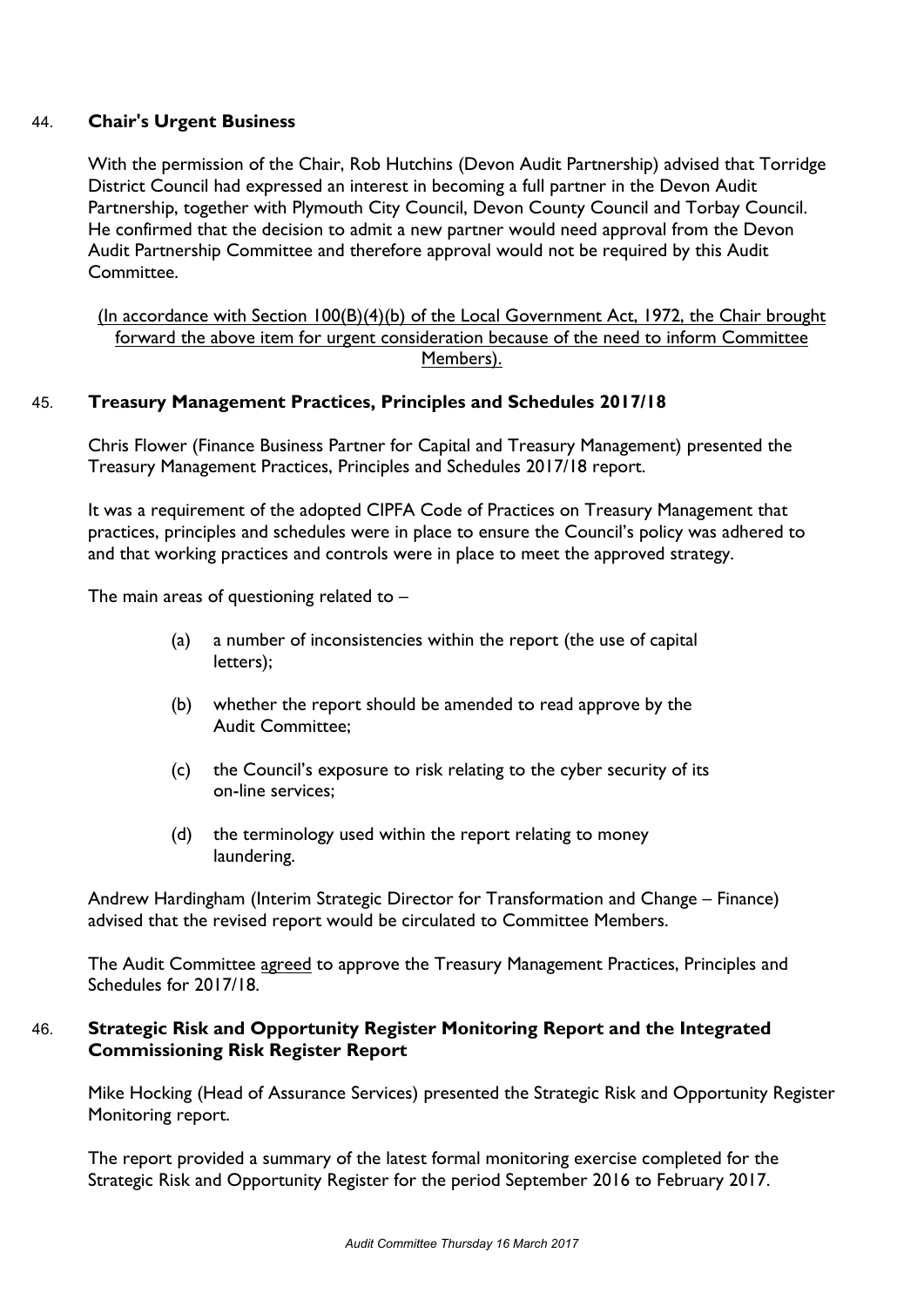Overall as a result of the review, the total number of risks now reported on the Strategic Risk and Opportunity Register had increased from 14 to 15 (the new risk related to the implementation of the General Data Protection Regulations 2018).

David Northey (Head of Integrated Finance) presented the Integrated Commissioning Risk Register report.

The report provided a summary of the Integrated Risk Management Framework between Plymouth City Council and NHS Northern Eastern and Western Devon Clinical Commissioning Group (NEW Devon CCG) to adopt an integrated approach to the management of risk.

The main areas of questioning related to  $-$ 

- (a) the feasibility of whether this service could be sold to other organisations;
- (b) whether this work had resulted in additional resources being required.

Andrew Hardingham (Interim Strategic Director for Transformation and Change – Finance) reported that the work undertaken on this project had been shortlisted for the Health and Social Care Integration Award by the Chartered Institute of Public Finance and Accounting (the ceremony would take place at the end of April 2017).

The Committee noted and endorsed the current position with regard to the Strategic Risk and Opportunity Register.

# 47. **Internal Audit Charter and Strategy 2017/18**

David Curnow (Devon Audit Partnership) together with Robert Hutchins and Brenda Davis (Devon Audit Partnership) presented the Internal Audit Charter and Strategy 2017/18.

One of the requirements of the Public Sector Internal Audit Standards (PSIAS) was that the purpose, authority and responsibility of the internal audit activity must be formally defined in an internal audit charter and strategy, consistent with the Definition of Internal Auditing, the Code of Ethics and the Standards.

The Committee agreed the Internal Audit Charter and Strategy 2017/18.

#### 48. **Internal Audit Plan 2017/18**

David Curnow (Devon Audit Partnership) together with Rob Hutchins and Brenda Davis (Devon Audit Partnership) presented the Internal Audit Plan 2017/18.

The report provided information on the legislative requirement for local authorities to provide an Internal Audit (IA) service in accordance with the Accounts and Audit Regulations and Public Sector Internal Audit Standards; the need for an annual risk-based IA plan to be prepared and the methodology for identifying the audit needs for the authority.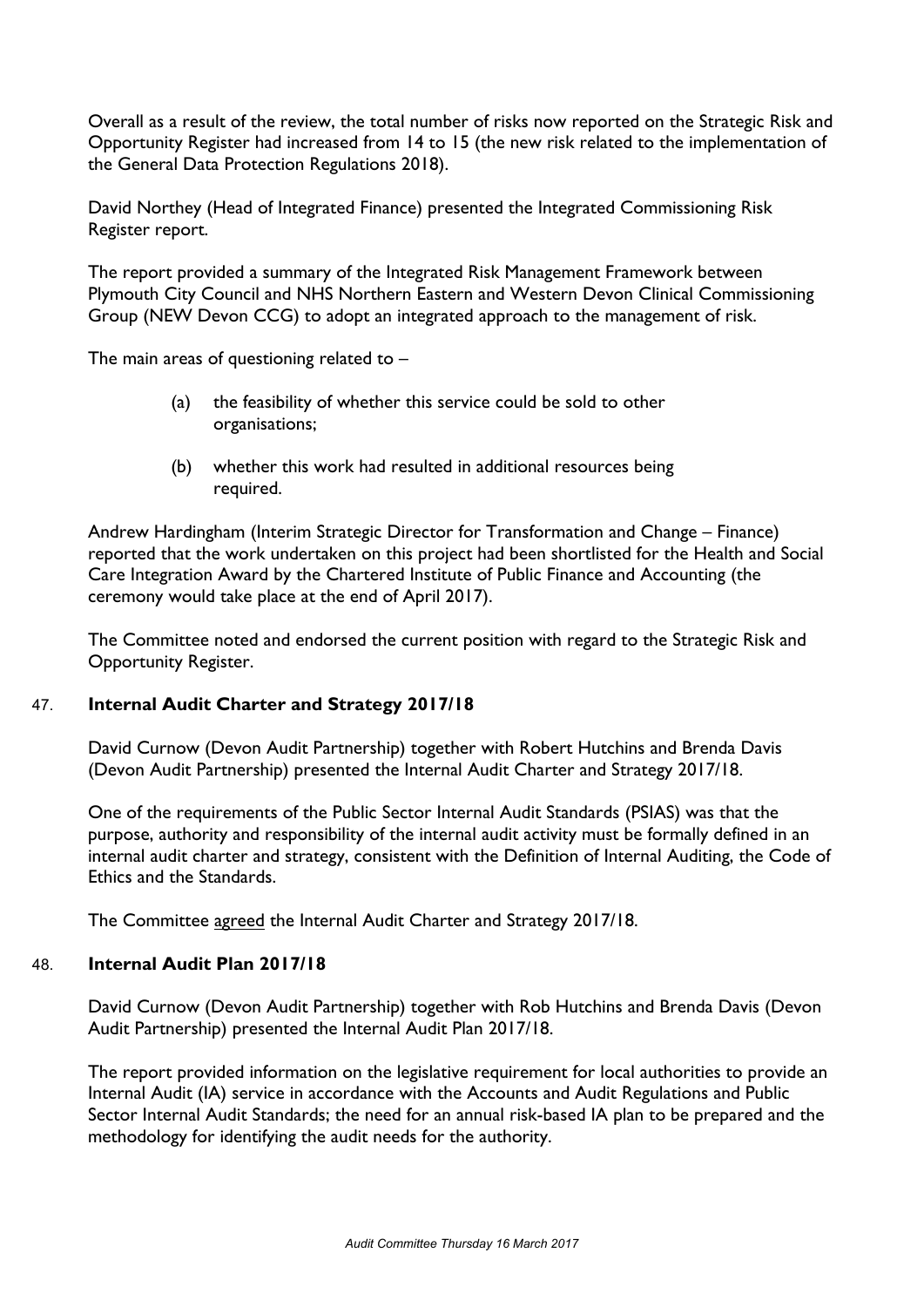The planning process takes place with clients towards the end of each financial year, resulting in an updated risk-based annual plan for the coming year. The risk-based audit work planned for 2017- 18 was linked through the Strategic and Operational Risk Register to risks related to the achievement of the Council's strategic objectives.

The main areas of questioning related to  $-$ 

- (a) the reasoning for the estimated number of days for schools relating to the core activity for the Internal Audit review;
- (b) concerns regarding the merged jurisdictions of Plymouth and West Devon Coroners service with Torbay and South Devon Service and the location of the offices;
- (c) whether Internal Audit had been involved with the negotiations for the new highways contract.

Andrew Hardingham (Interim Strategic Director for Transformation and Change – Finance) undertook to liaise with the Cabinet Member responsible for the Coroners service regarding the concerns raised.

The Committee agreed to approve the 2017/18 Internal Audit Plan.

The Committee noted the report.

## 49. **Grant Claims and Returns Certification**

Greg Rubins (External Auditor BDO) presented the Grant Claims and Returns Certification which highlighted the following key areas –

- following 'testing' of sample claimant records (in accordance with the DWP auditor work programme) four errors relating to War Disablement Pensions had been identified; (the aggregate value of the errors amounted to less than £1000 which had no impact of on the subsidy);
- sample 'testing' had been successfully completed in relation to teachers' pensions and a limited assurance report had been issued in advance of the 30 November 2016 deadline.

The Committee noted the report.

# 50. **Planning Report 31 March 2017**

Greg Rubins (External Auditor BDO) presented the Planning Report (31 March 2017).

The purpose of the report was to highlight and explain the key issues which the external auditor believed to be relevant to the audit of the financial statements and use of resources of the Authority for the year ending 31 March 2017.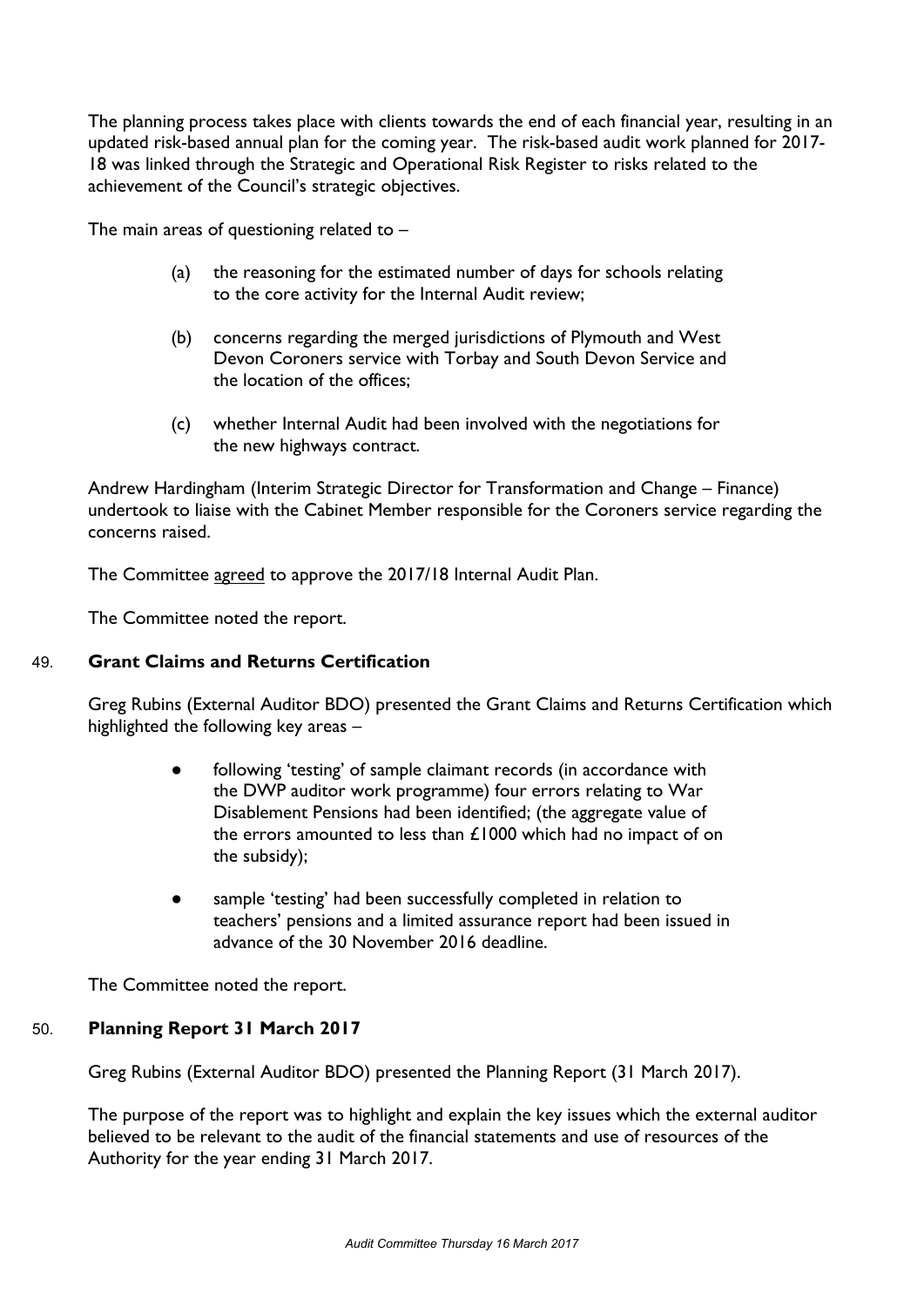The Committee noted the report.

## 51. **Planning Letter 2017/18**

Greg Rubins (External Auditor BDO) presented the Planning Letter 2017/18 which highlighted the following key areas –

- the proposed fees;
- the audit arrangements;
- audit appointments for 2018/19.

The Committee noted the report.

#### 52. **Review of Work Plan 2016/17**

Andrew Hardingham (Interim Strategic Director for Transformation and Change – Finance) advised that the future dates of the Audit Committee for the municipal year 2017/18 had yet to be agreed. The dates would be ratified at the Full Council meeting scheduled to be held on 20 March 2017.

Helen Wright (Democratic Adviser) undertook to circulate the dates of the Committee for the forthcoming municipal year to the Independent Members.

The Committee noted the current position of its work plan.